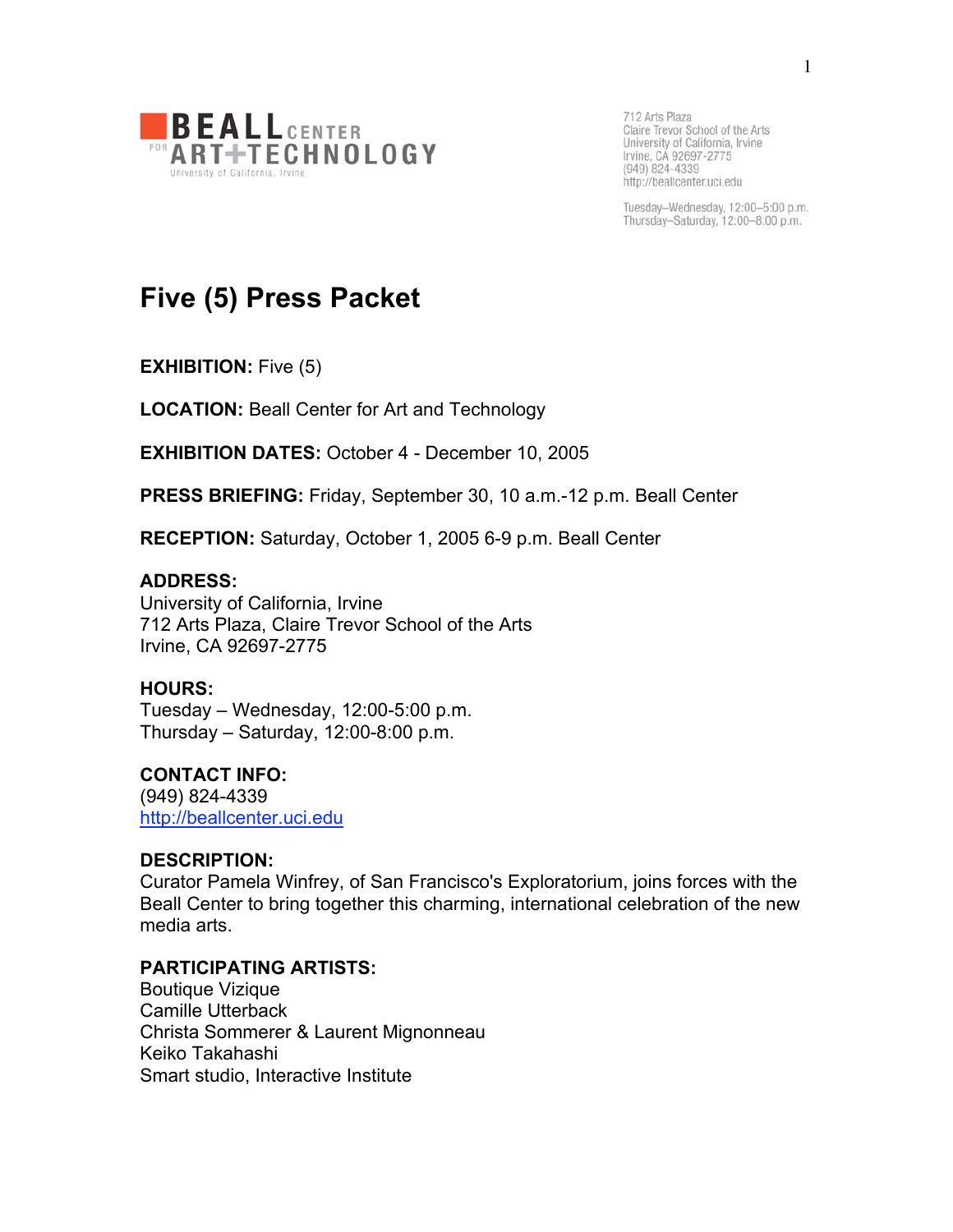

Tuesday-Wednesday, 12:00-5:00 p.m. Thursday-Saturday, 12:00-8:00 p.m.

#### **DIRECTOR'S STATEMENT:**

I wanted the Beall Center's Fifth Anniversary exhibition to be a celebratory one, and to link to the themes of the Arts Plaza, designed by Maya Lin, whose opening coincides with our anniversary. These are the themes of international connection and the foundation of the senses in the experience of the arts. I could think of no better person than Pamela Winfrey, Curator of the Exploratorium, to gather a selection of engaging works with broad community appeal. I think that you will find Five highlights the role of technology in expanding the human senses and our definition of the artistic experience.

#### **CURATOR'S STATEMENT:**

These five works from five different countries reflect new social trends in interactive art. In the past, many artists have focused on exploring the digital tools of interactive technologies but not necessarily the resulting interactions between the end users and the creators. All of these works investigate this social contract and explore the multi-directional transformation of experience in direct and playful ways. As you interact with these works, you might ask yourself these questions. What does it mean to have a personal experience with (or through) an interactive digital medium? Does it change your behavior or the way that you interact with it and with others around you? Does this force us to redefine the terms "personality", "relationships" and even "friends"? All of these works examine the human/machine interface and investigate the complex relationship between ideas and behavior. Imagine what the future will bring.

### **PRESS CONTACTS IN AREA OF SPECIALIZATION:**

Eleanore Stewart, Director The Beall Center (949) 824-8945 estewart@uci.edu

**Curator** Pamela Winfrey, Senior Artist The Exploratorium (415) 561-0309 pamw@exploratorium.edu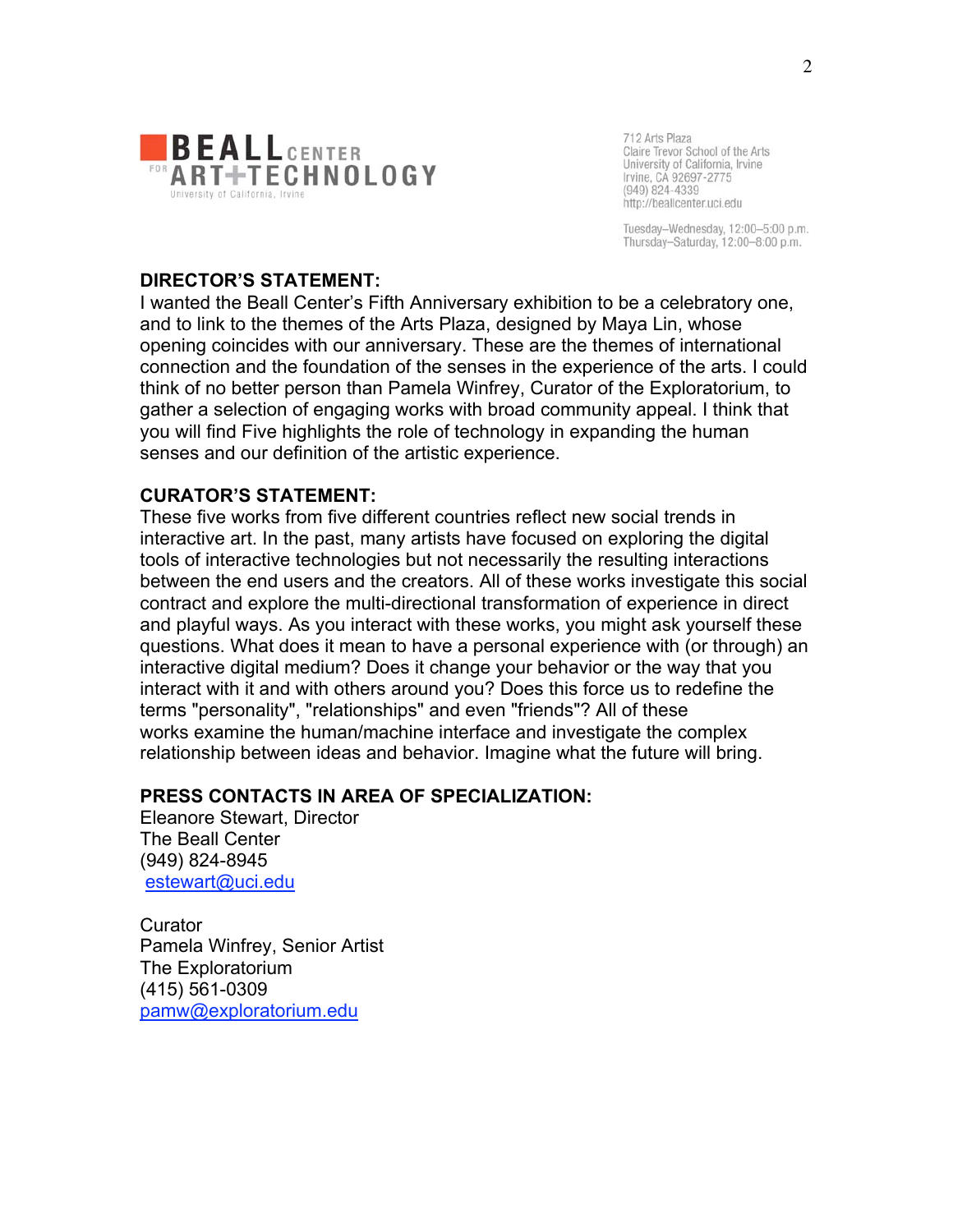

Tuesday-Wednesday, 12:00-5:00 p.m. Thursday-Saturday, 12:00-8:00 p.m.

# **INCLUDED WORKS:**

*Dustbunnies, 2004* Boutique Vizique

*interactive installation sensors, RF-communication system, microcontrollers, speakers*



IMAGES Print: http://beallcenter.uci.edu/exhibitions/images/2\_bunny.jpg Web: http://beallcenter.uci.edu/exhibitions/images/2\_bunny\_rsg.jpg

**Dustbunnies** is a small colony of digital dust balls that scan the space in search of crumbs of lost thoughts, emotions and dreams. The artists' goal was to create an interface that would allow both individual and multi-user interaction. It resulted in a group of separate, but similar, interfaces that behave as a collective and generate an auditory output based on a small number of defined rules, linked directly to each visitor's input. Inter-relational activity and communication became the center of focus in developing a reactive installation that emphasizes the visitor's own behavior.

In 1994, **Hendrik Leper** and **Stijn Schiffeleers** met at the Royal Academy of Fine Arts in Ghent, Belgium, where they both studied photography. Almost six years later, similar interests brought them back together, and resulted in a collective named Boutique Vizique. Working mostly with video in the first few years, the duo collaborated with a great number of sound artists in a wide variety of projects. Over time this collaborative aspect became less important as Hendrik and Stijn geographically parted. Their woolgathering, however, survived and, focusing more on their own personal ways of expression, engendered a series of affable interactive installations.

**Dustbunnies** has been developed in cooperation with the art centre Z33 in Hasselt, Belgium. http://www.z33.be/ http://www.boutiquevizique.com/dustbunnies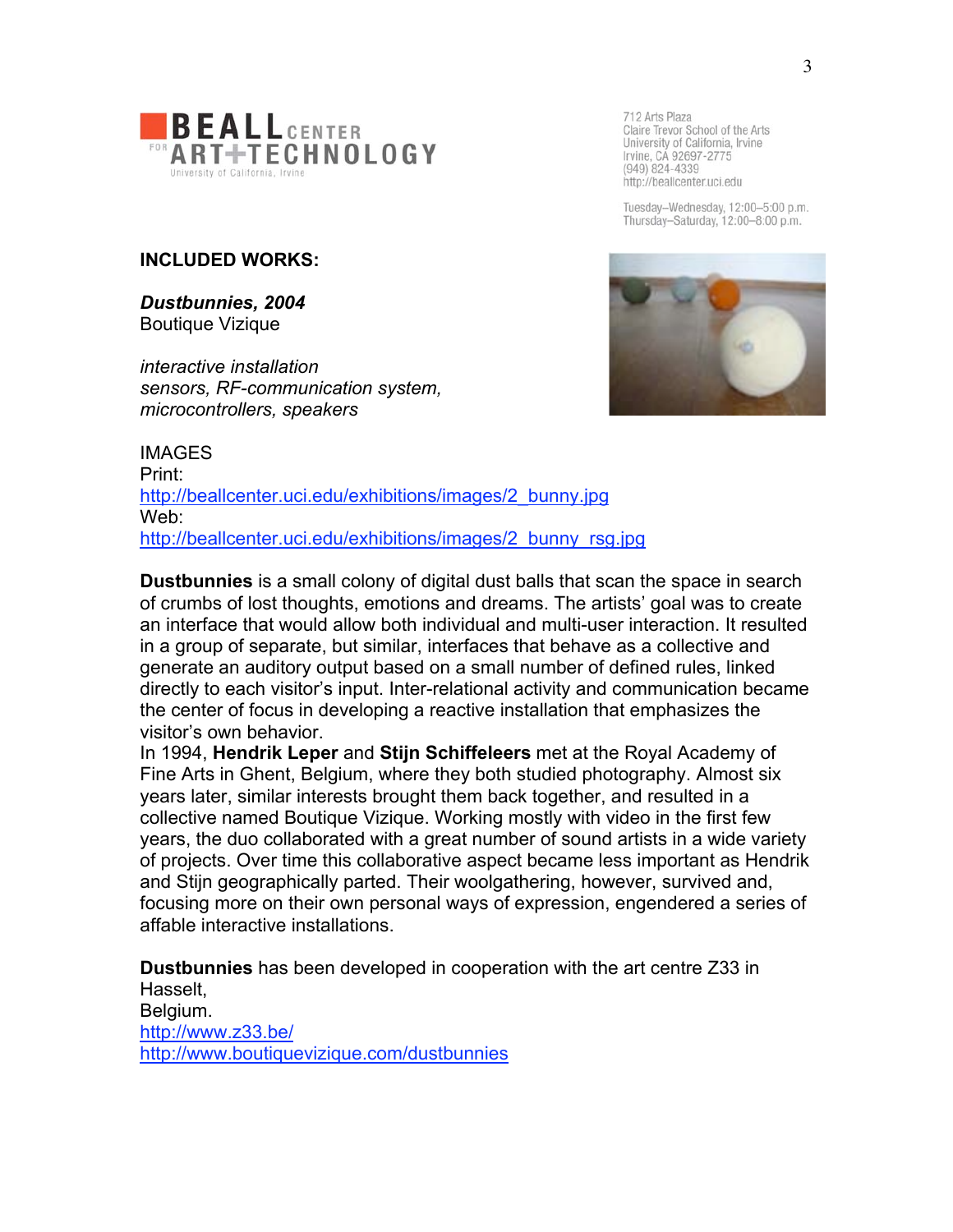

*Brainball, 1999* Smart studio, Interactive Institute

*interactive installation table, chairs, biosensor system*

IMAGES Print: http://beallcenter.uci.edu/exhibitions/images/brainball.jpg Web: http://beallcenter.uci.edu/exhibitions/images/brainball\_rsg.jpg



712 Arts Plaza

Tuesday-Wednesday, 12:00-5:00 p.m. Thursday-Saturday, 12:00-8:00 p.m.



**Brainball** is a two-player game where relaxation is counterbalanced with the desire to win. The little ball on the game's table is telekinetically controlled through the use of each player's brainwaves. Both a calm state and a stressed state have a direct influence on the match. The player who is most calm will watch the ball roll away towards the opponent's goal and a prospective win. Both players wear a strap around their forehead that contains electrodes and is wired to a biosensor system. This system registers the electrical activity in the brain – the so called EEG (electroencephalogram). The brain waves that move the ball forward, increasing the chance of victory, are called alpha and theta waves, and are generated in the brain when one is calm and relaxed.

**Brainball** is an exciting and social game, but also an interesting tool for learning how to control your mental states. It has been exhibited in as widely different contexts as art and design exhibitions and medical fairs, and is seen as one of the studio's most successful hybrid objects.

**By Smart studio, Interactive Institute**

**Project Leader:** Magnus Jonsson

**Software Design and Development:** Olof Bendt, Thomas Broome\_ **Project Team:** Lennart Andersson,Olof Bendt,Thomas Broomé,Aurelian Bria, Esbjörn Eriksson, Sara Ilstedt Hjelm, Magnus Jonsson, Arijana Kajfes, Fredrik Petersson,

Tobi Schneidler, Ingvar Sjöberg, Lotten Wiklund

**Installation Fabrication Design by** Ergonomi Design

**Manufactured by** Horreds

**Smart studio** is one of the ten studios within **The Interactive Institute**, a multidisciplinary, creative research institute, active in the borderland between enterprise and art, technology and science. It strives for innovation within the field of digital media. The Institute carries out and publishes internationally renowned research and creates innovative concepts for new digital products and services.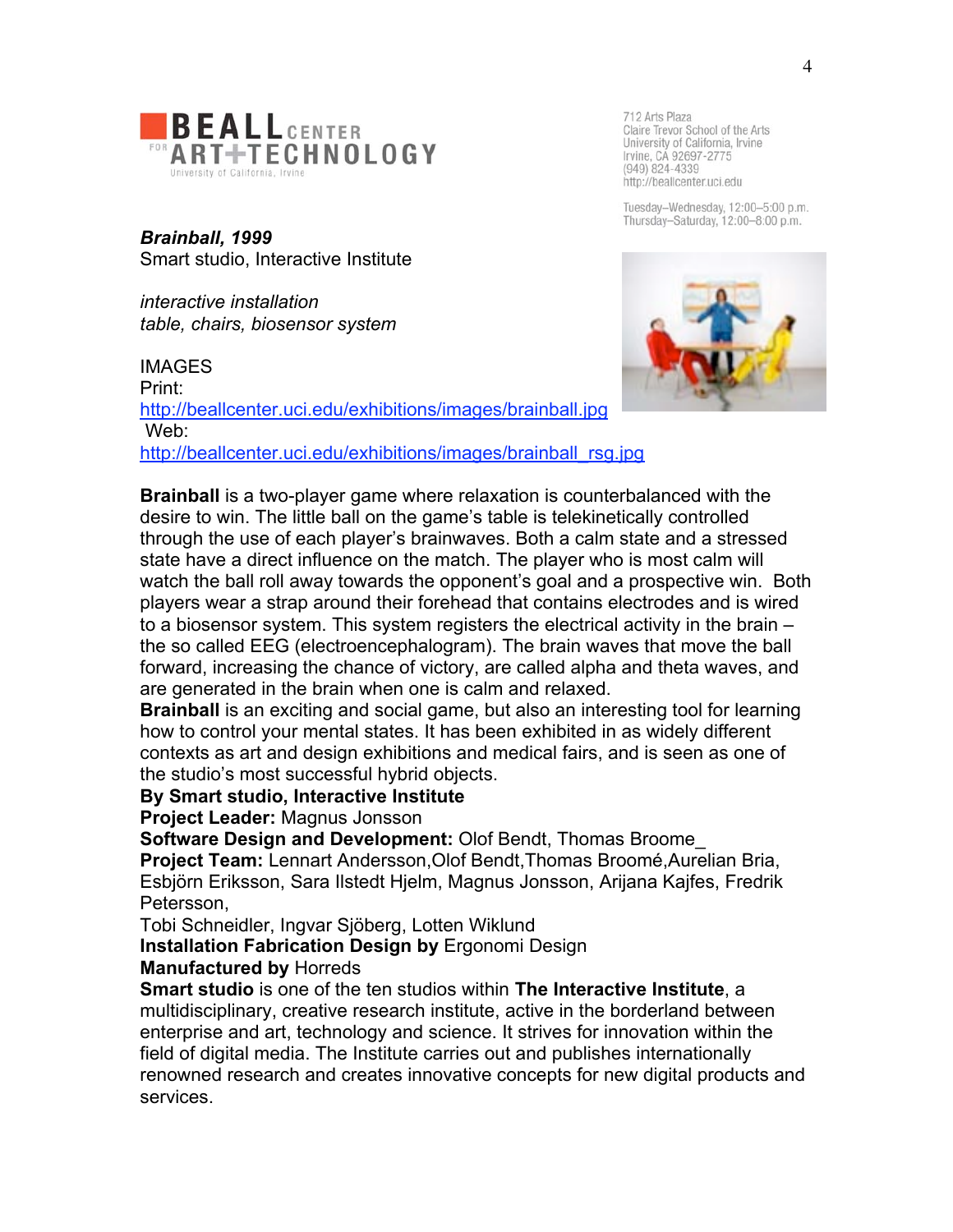

Tuesday-Wednesday, 12:00-5:00 p.m. Thursday-Saturday, 12:00-8:00 p.m.

*Mobile Feelings, 2002-03* Christa Sommerer & Laurent Mignonneau

*interactive installation hand-held devices, bio-sensors and actuators: vibrators, ventilators, micro-electromechanical and micro-bio-electrochemical systems*



IMAGES Print: http://beallcenter.uci.edu/exhibitions/images/mobilefeelings8.jpg Web: http://beallcenter.uci.edu/exhibitions/images/mobilefeelings8\_rsg.jpg

Mobile phones have transformed ordinary people into actors who narrate their most private details on the theatrical stages of train stations, restaurants, public spaces, streets,

meeting areas, and any other social gathering places. **Mobile Feelings** is an artistic project that investigates how technology has transformed our social and individual lives, and how we have accepted a reduced sense of privacy in exchange for connectivity and mobility. The project also explores how the sense of "touch" still remains one of our most private sensations, which we often avoid sharing with strangers and still lack a concise language to describe.

Instead of communication via voice or images to people we know, **"Mobile Feelings"** lets people communicate with strangers through virtual touch and body sensations using specially designed mobile phones. "Mobile Feelings" phone devices contain miniature bio-sensors and actuators that capture the users' heartbeat, blood volume pressure and pulse, skin conductivity, sweat and smell. This data can be sent to other anonymous users who can perceive and feel these most private sensations through actuators, vibrators, and ventilators, which are also embedded in each "Mobile Feelings" device.

**Christa Sommerer** and **Laurent Mignonneau** are internationally renowned media artists working in the field of interactive computer installation. They are professors at the University of Art and Design in Linz, Austria where they head the Department for Interface Culture at the Institute for Media. They hold PhDs from CAiiA-STAR, University of Wales College of Art, Newport, UK and the University of Kobe, respectively. Their collaboration began in 1992, and their works have been shown in around 150 exhibitions and are permanently installed in media museums and media collections around the world.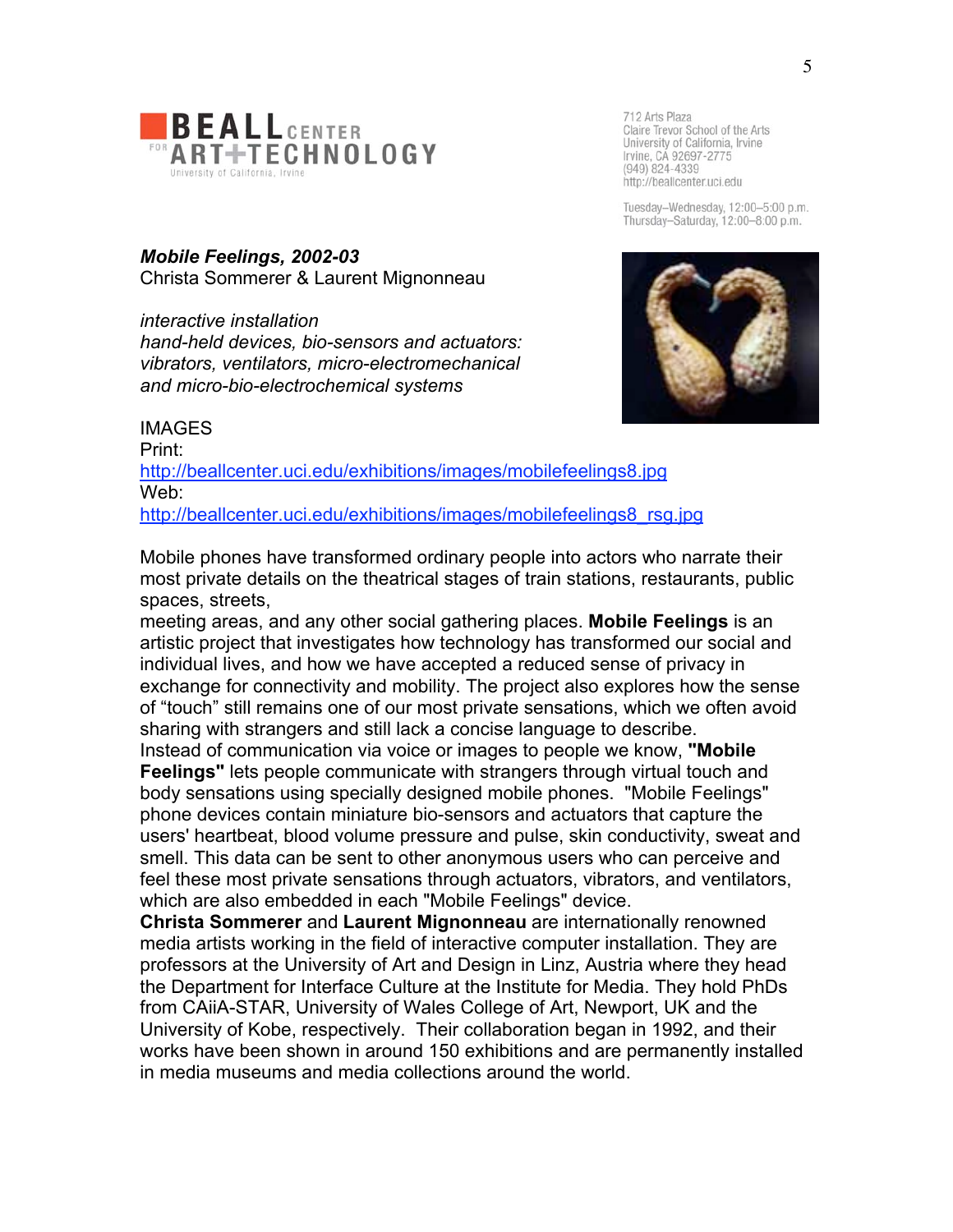

Tuesday-Wednesday, 12:00-5:00 p.m. Thursday-Saturday, 12:00-8:00 p.m.

*Rakugaki, 2001-04* Keiko Takahashi, Shinji Sasada

*interactive installation custom software, computer, projector*



**IMAGES** Print: http://beallcenter.uci.edu/exhibitions/images/rakug3.jpg Web: http://beallcenter.uci.edu/exhibitions/images/rakug3\_rsg.jpg

This project explores the borders between the analog and the digital. The essence of this artwork combines visual effects and the real-time interactive nature of computer technology, interpreting, transforming, and animating sound. The warmth, beauty and the approachable aspect of the line drawing promotes the audience's participation. The artist's aim is to create a work that evokes sweet memories of one's past and inspires the imagination. Ideally, the artist would like to see it exhibited in large, open public areas, such as subway stations and atriums, where it could bring a joyful, passing experience to people of all ages.

**Art Direction**: Keiko Takahashi

**Programming**: Shinji Sasada

**Sound: Seiji Hori** 

**Keiko Takahashi**

Born in Kanagawa, Japan

B.A. in Oil painting, Joshibi University of Art and Design, Tokyo, Japan Instructor of computer graphics, Japan Electronics College, Tokyo, Japan **Shinji Sasada**

Born in Ehime, Japan

Graduate of computer graphics, Japan Electronics College, Tokyo, Japan Instructor of advanced computer graphics, Japan Electronics College, Tokyo, Japan

Their collaborative works have been shown at Prix Ars Electronica 2001, ISEA 2002, the 5th media art festival at the Agency for Cultural Affairs in Japan, Siggraph 2003, and multiple venues in Europe and Japan.